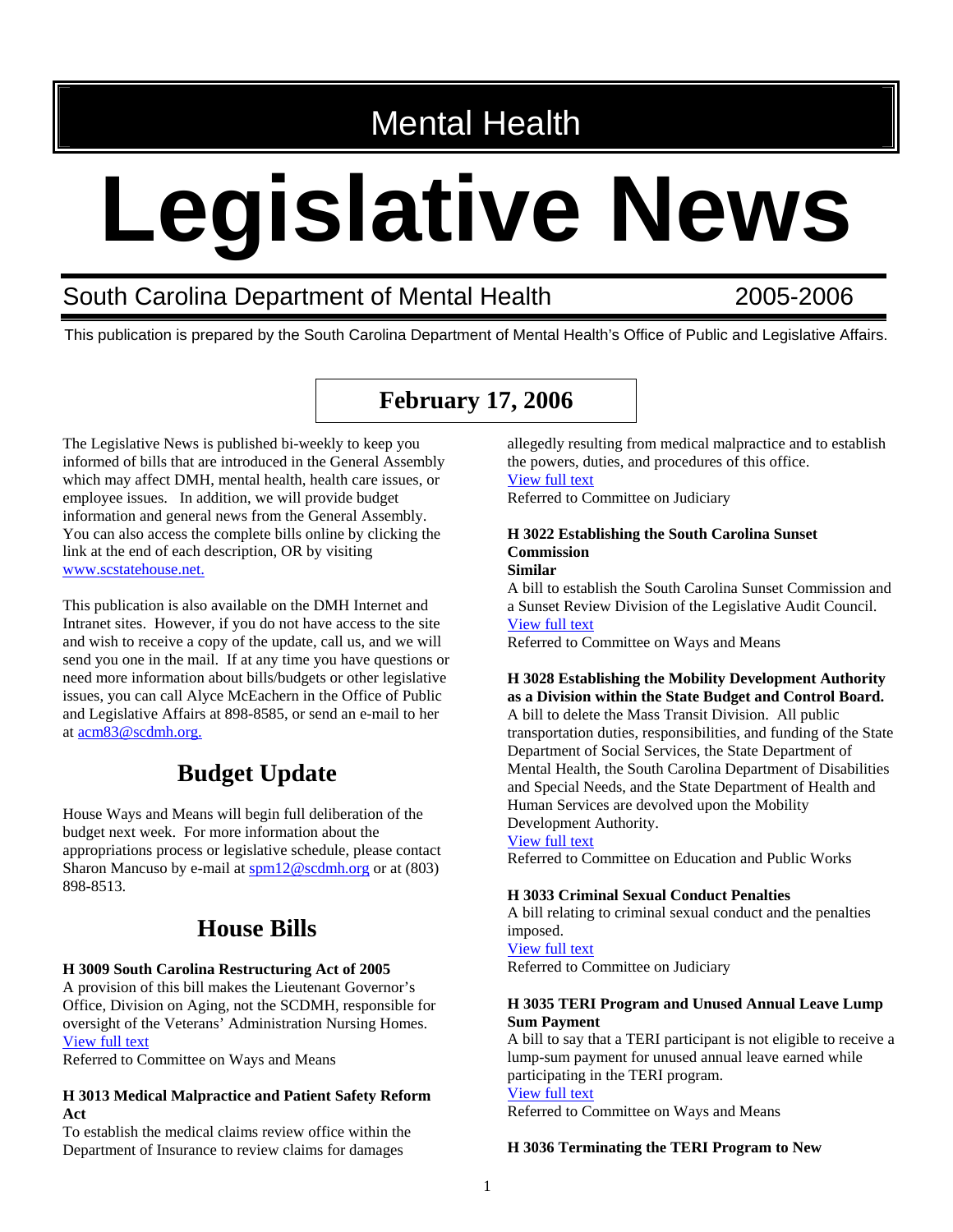## **Participants Similar**

A bill to close the TERI program to new participants effective July 1, 2005.

## [View full text](http://www.scstatehouse.net/sess116_2005-2006/bills/3036.htm)

Referred to Committee on Ways and Means

## **H 3059 Training Program for Patient Assistants in Nursing Homes**

A bill to authorize a patient assistant to provide feeding and hydration services to patients in nursing homes under the onsite supervision of a licensed healthcare professional if the assistant has successfully completed a training program and competency evaluation conducted by the nursing home. [View full text](http://www.scstatehouse.net/sess116_2005-2006/bills/3059.htm)

Referred to Committee on Medical, Military, Public and Municipal Affairs

## **H 3089 Definition of Governmental Health Care Facility**

A bill relating to definitions of terms in the tort claims act, to include in the definition of "governmental health care facility" a nursing home that provides services through Medicaid, Medicare, or by contract with the Veterans' Administration and those services constitute at least twenty-five percent of the gross revenue.

## [View full text](http://www.scstatehouse.net/sess116_2005-2006/bills/3089.htm)

Referred to Committee on Medical, Military, Public and Municipal Affairs

## **H 3090, Civil Lawsuit Protection for Those Who Prescribe FDA Approved Drugs**

A bill to provide civil lawsuit protection for physicians, optometrists, nurse practitioners, and physician assistants who prescribe FDA approved drugs. [View full text](http://www.scstatehouse.net/sess116_2005-2006/bills/3090.htm)

Referred to Committee on Judiciary

## **H 3099 Inclusion of Magistrate's Court in Determination of Capacity to Stand Trial**

A bill relating to the determination of capacity to stand trial of persons charged with a crime or civil contempt, so as to provide that this provision applies to magistrates' court. [View full text](http://www.scstatehouse.net/sess116_2005-2006/bills/3099.htm)

Referred to Committee on Judiciary

## **H 3121 Review of Medicaid Reimbursement Rates**

A bill to require the Department of Health and Human Services to review Medicaid reimbursement rates annually and adjust these rates to equal at least ninety percent of Medicare reimbursement rates for like services. [View full text](http://www.scstatehouse.net/sess116_2005-2006/bills/3121.htm)

Referred to Committee on Ways and Means

## **H 3135 State of Emergency Absences by State Employees**

A bill to provide that an absence from work by a state employee solely due to a workplace closing or staffing reduction ordered by the Governor in the declaration of a state of emergency is not considered an absence for purposes of

annual or other categories of leave allowed state employees. [View full text](http://www.scstatehouse.net/sess116_2005-2006/bills/3135.htm) Referred to Committee on Ways and Means

**H 3150 South Carolina Sunset Commission Similar** 

A bill to establish the South Carolina Sunset Commission and a Sunset Review Division of the Legislative Audit Council. [View full text](http://www.scstatehouse.net/sess116_2005-2006/bills/3150.htm) Senate Judiciary

## **H 3154 Mental Retardation, Related Disabilities, Epilepsy, Head Injuries, and Spinal Cord Injuries Act Similar (S 0247)**

A bill relating to persons with mental retardation, related disabilities, head injuries, and spinal cord injuries, so as to also apply this chapter to persons with epilepsy, to conform references throughout the chapter, to make technical corrections, and to rename chapter 20, title 44 "South Carolina Mental Retardation, Related Disabilities, Epilepsy, Head Injuries, and Spinal Cord Injuries Act".

## [View full text](http://www.scstatehouse.net/sess116_2005-2006/bills/3154.htm)

Referred to Committee on Medical, Military, Public and Municipal Affairs

## **H 3194 Increase Cigarette Tax**

A bill to impose an additional license tax on each cigarette subject to the license tax on cigarettes in an amount equal to 1.5 cents on each cigarette, to establish the health care and prevention fund to receive the revenue of this tax and provide for the use of this fund for public health purposes, designating certain agencies and programs as recipients.

## [View full text](http://www.scstatehouse.net/sess116_2005-2006/bills/3194.htm)

Referred to Committee on Ways and Means

## **H 3214 Establishing the Joint Legislative Oversight Committee on Medicaid and Health Care**

A bill to establish the joint legislative oversight Committee on Medicaid and Health Care and to review the state Medicaid plan.

## [View full text](http://www.scstatehouse.net/sess116_2005-2006/bills/3214.htm)

Referred to Committee on Ways and Means

## **H 3218 Establishing the State Office of Medicaid and Health Care Audits**

A bill to establish the state Office of Medicaid and Health Care audits for the Department of Health and Human Services.

[View full text](http://www.scstatehouse.net/sess116_2005-2006/bills/3218.htm)

Referred to Committee on Ways and Means

## **H 3219 Establishing the Department of Information Technology for Health and Human Services Agencies, including SCDMH**

A bill to establish the Department of Information Technology for Health and Human Services. [View full text](http://www.scstatehouse.net/sess116_2005-2006/bills/3219.htm)

Referred to Committee on Ways and Means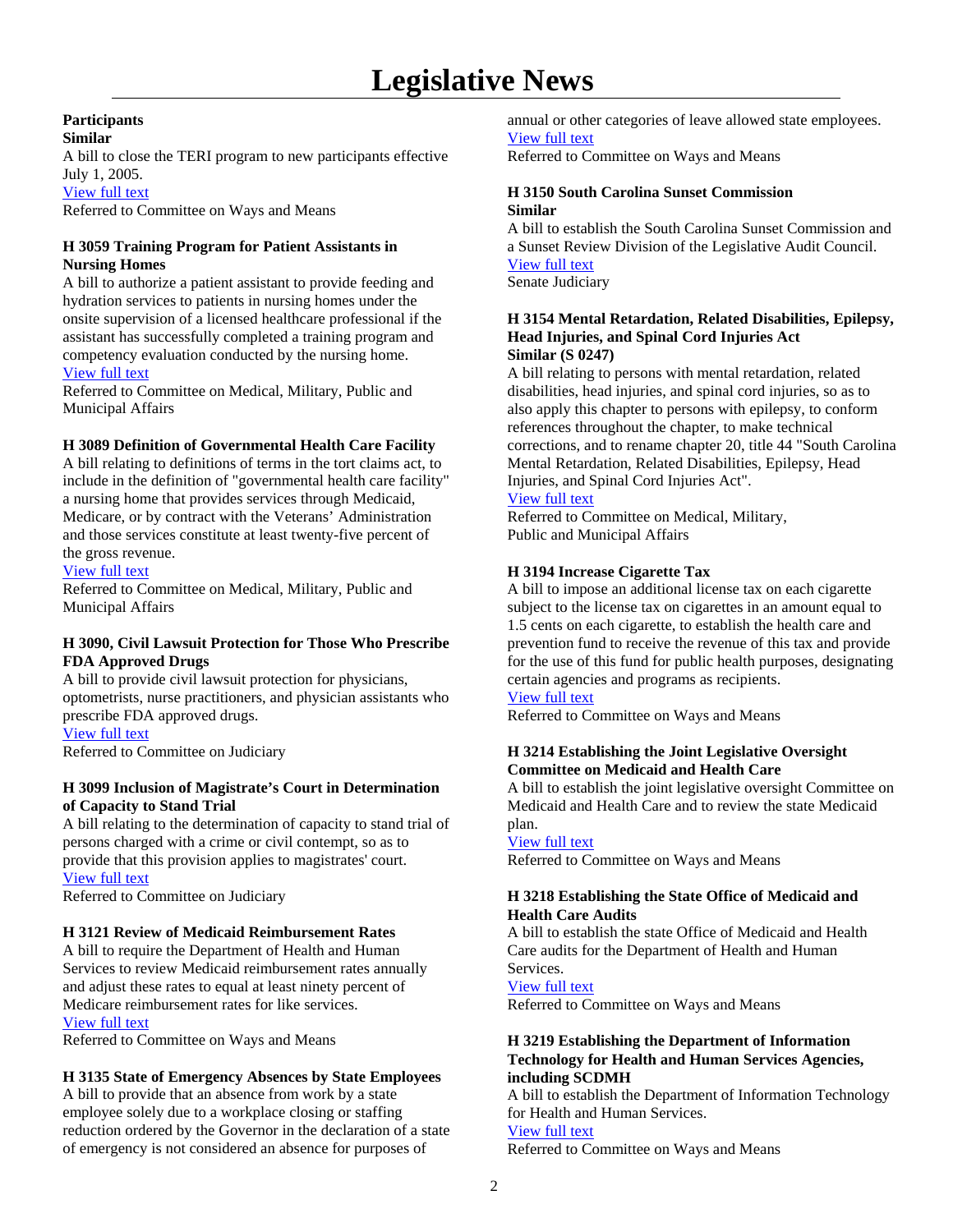## **H 3287 Enacting the Medicaid Accountability and Improvement Act**

A bill to specify Medicaid eligibility determination criteria. [View full text](http://www.scstatehouse.net/sess116_2005-2006/bills/3287.htm)

Referred to Committee on Ways and Means

## **H 3566 72 Hour Supply of Medications Similar (H 3630)**

A bill to require a hospital to give patients being discharged from the emergency room, the option of receiving a seventytwo hour supply of any medications being prescribed. [View full text](http://www.scstatehouse.net/sess116_2005-2006/bills/3566.htm)

Referred to Committee on Medical, Military, Public and Municipal Affairs

## **H 3630 72 Hour Supply of Medications Similar (H 3566)**

To require a hospital to give patients being discharged from the Emergency Room, the option of receiving at least a twenty-four hour supply of any medications being prescribed. [View full text](http://www.scstatehouse.net/sess116_2005-2006/bills/3630.htm)

Referred to Committee on Medical, Military,

Public and Municipal Affairs

Recalled from committee and debate adjourned until February 21.

## **H 3668 Delete Division of Veterans' Affairs from Governor's Office Similar (S 0505)**

A bill to delete the Division of Veterans' Affairs as a division of the Governor's Office and provide that the division shall become a separate and autonomous department of state government with a governing board to consist of nine persons and a department director appointed by the board.

[View full text](http://www.scstatehouse.net/sess116_2005-2006/bills/3668.htm) Referred to Committee on Medical, Military, Public and Municipal Affairs

## **H 3729 Establish Health Care Provider Liens**

B) A lien arising under this chapter is subordinate to the subrogation interests of the state Medicaid agency pursuant to Section 43-7-440 and the lien created in favor of the Department of Mental Health pursuant to Section 44-23-1140. [View full text](http://www.scstatehouse.net/sess116_2005-2006/bills/3729.htm)

Referred to Committee on Judiciary

## **H 3784 Examination for Licensee Adjudged Mentally Ill Similar (S 0881)**

Relating to the practice of physicians, surgeons, and osteopaths, to provide for a licensee who has been adjudged mentally ill; provide for a professional competency, mental, or physical examination and the confidentiality of the examination.

## [View full text](http://www.scstatehouse.net/sess116_2005-2006/bills/3784.htm)

Referred to Committee on Medical, Military, Public and Municipal Affairs

## **H 4191 Create Volunteer Long Term Care Advocate Program**

To create the Volunteer Long Term Care Advocate Program under the Long Term Care Ombudsman program within the department of Health and Human Services. Whereas, the Ombudsman Program is responsible for approximately 39,005 residents in 879 long-term care facilities and is required to investigate complaints in certain facilities operated by or through contract with the Department of Mental Health and the Department of Disabilities and Special Needs. [View full text](http://www.scstatehouse.net/sess116_2005-2006/bills/4191.htm)

Referred To Committee on Medical, Military, Public and Municipal Affairs

## **Senate Bills**

## **S 14 Punishment for Sexual Contact with Patients**

A bill to punish psychotherapists, alcohol and drug abuse counselors, and other confidants who have sexual contact with a patient.

## [View full text](http://www.scstatehouse.net/sess116_2005-2006/bills/14.htm)

Referred to Committee on Judiciary

## **S 15 Victim Notification to DMH and DDSN**

A bill to require the victim to provide his name and other pertinent information to the Department of Mental Health and the Department of Disabilities and Special Needs for notification purposes. **Impact on DMH: DMH anticipates a cost to the General Fund of the state with the passage of the proposed legislation. It is expected that the extra duties involved in notifying victims would create a full workload for at least two administrative coordinators at a minimum salary of \$26,378 per coordinator. Fringe benefits for each coordinator are estimated at \$9,153. Total cost for two additional coordinators is estimated at \$71,062. It is unlikely that there would be any significant increase in other operating expenses based on the work generated.**  [View full text](http://www.scstatehouse.net/sess116_2005-2006/bills/15.htm)

Read third time and sent to House Judiciary

## **S 59 Termination of TERI Plan to New Participants Similar**

A bill to close the Teacher and Employee Retention Incentive (TERI) program to new participants effective July 1, 2005. [View full text](http://www.scstatehouse.net/sess116_2005-2006/bills/59.htm)

Referred to Committee on Finance

## **S 80 Restructuring Bill of 2005**

A bill to establish the Department of Behavioral Health Services and to establish within this department the divisions of Alcohol and Other Drug Abuse Services, Continuum of Care, and Mental Health by transferring to the Department of Behavioral Health Services the operations of the Department of Alcohol and Other Drug Abuse Services, the operations of the Continuum of Care for Emotionally Disturbed Children from the Governor's office, and the operations of the Department of Mental Health. [View full text](http://www.scstatehouse.net/sess116_2005-2006/bills/80.htm)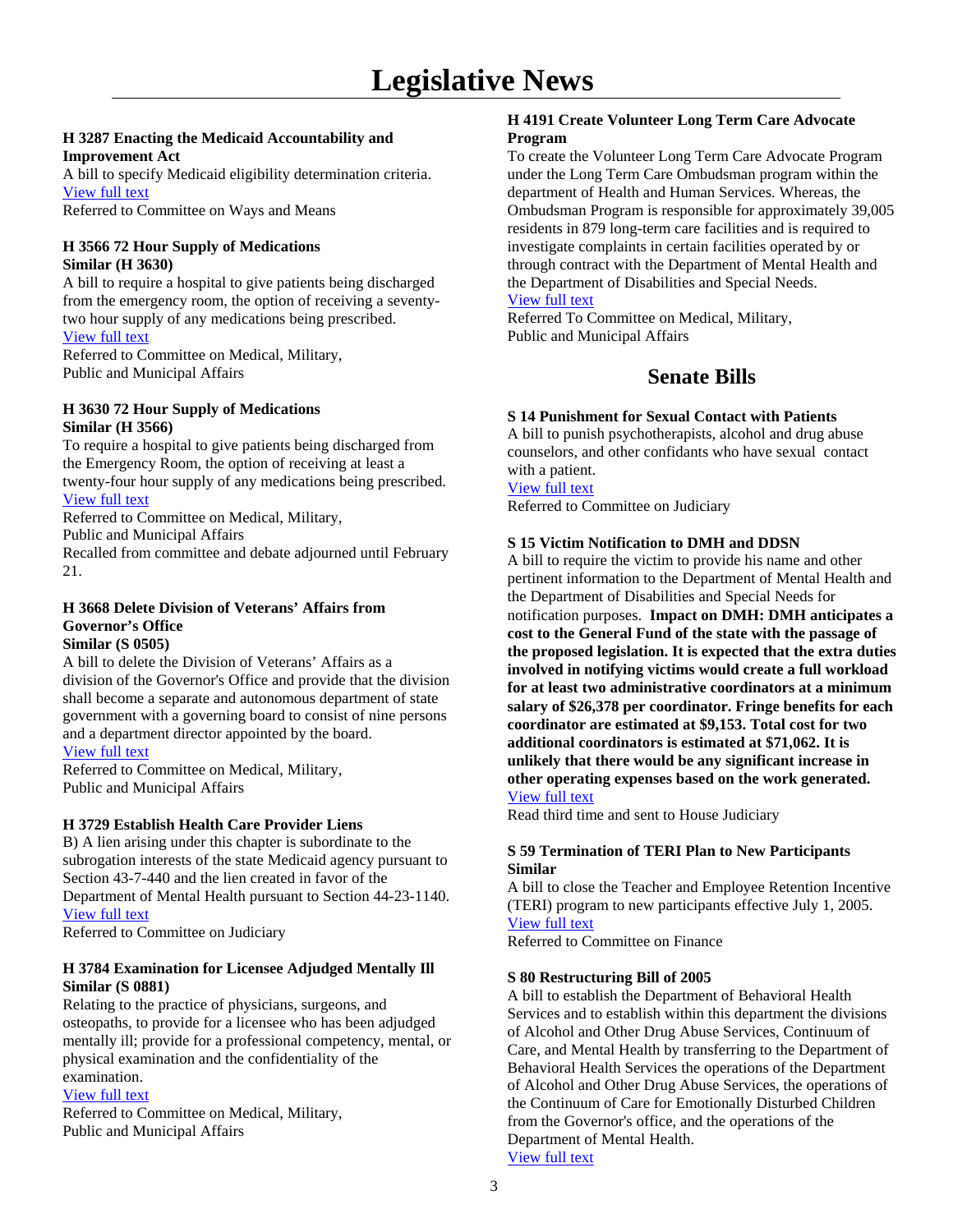Senate read third time and sent to House Committee on Ways and Means.

## **S 93 Stalking and Harassment**

A bill to clarify penalties for stalking and harassment; to require that a mental evaluation must be made before bail is set on a stalking or harassment. [View full text](http://www.scstatehouse.net/sess116_2005-2006/bills/93.htm)

Referred to Committee on Judiciary

## **S 99 Establishing the South Carolina Sunset Commission and Sunset Review Division of the Legislative Audit Council**

## **Similar**

A bill to establish the South Carolina Sunset Commission and a Sunset Review Division of the Legislative Audit Council. [View full text](http://www.scstatehouse.net/sess116_2005-2006/bills/99.htm)

Referred to Committee on Judiciary

## **S 174 Purchase of Retirement Service Credit for Eligible Employees**

A bill to require agencies to purchase retirement service credit of up to three years for employees that would have been eligible, under normal circumstances, to retire within three years after being terminated as a result of an agency reduction in force caused by a mandated reduction in the agency budget and to provide that employees terminated as a result of a mandated reduction in the agency budget are eligible for state health and dental insurance and require that the employee and employer share of state health and dental insurance be provided to terminated employees for up to one year, to require that terminated employees returning to service within a two-year period have their benefits calculated as if there had been no break in service, and to permit these employees to purchase back retirement and leave benefits. [View full text](http://www.scstatehouse.net/sess116_2005-2006/bills/174.htm)

Referred to Committee on Finance

## **S 247 Mental Retardation, Related Disabilities, Epilepsy, Head Injuries, and Spinal Cord Injuries Act Similar (H 3154)**

A bill to make technical corrections, and to rename chapter 20, title 44 "South Carolina Mental Retardation, Related Disabilities, Epilepsy, Head Injuries, and Spinal Cord Injuries Act". 15) 'Related disability' is a severe, chronic condition found to be closely related to mental retardation or to require treatment similar to that required for persons with mental retardation and must meet the following conditions: (a) It is attributable to cerebral palsy, epilepsy, autism, or any other condition other than mental illness found to be closely related to mental retardation because this condition results in impairment of general intellectual functioning or adaptive behavior similar to that of persons with mental retardation and requires treatment or services similar to those

required for these persons.

## [View full text](http://www.scstatehouse.net/sess116_2005-2006/bills/247.htm)

Referred To Committee on Medical Affairs

## **S 305 Medicaid Modernization Act**

A bill to establish the Office of Behavioral Health Services within DHEC, which would include DMH and abolish the Mental Health Commission.

## [View full text](http://www.scstatehouse.net/sess116_2005-2006/bills/305.htm)

Read three times in both House and Senate. Now in Conference Committee.

## **S 344 DSS, Education Department and Interagency System of Care for Emotionally Disturbed Children**

A bill to specify that the Department of Education and the Department of Juvenile Justice are among the agencies responsible for developing this system, to specify that the goal of the system is to support children who are at risk for placement in an out-of-home treatment setting, and to further clarify the responsibilities of the system; and to clarify the payment method for the Department of Education's share of costs for children in the system.

## [View full text](http://www.scstatehouse.net/sess116_2005-2006/bills/344.htm)

Referred to Committee on Judiciary

## **S 350 License plates' fees to go to SCDMH Similar (S 0329, H 3382)**

Relating to motor vehicle registration and licensing to provide that the Department of Motor Vehicles shall issue "Choose Life" special license plates and to provide for the distribution of fees collected for these special license plates to the South Carolina Department of Mental Health to use for counseling post abortion trauma in females who have had abortions. [View full text](http://www.scstatehouse.net/sess116_2005-2006/bills/350.htm)

Referred to Committee on Transportation

## **S 357 Retirement**

A bill relating to retirement and early retirement, calculation of retirement benefits, survivors' annuities, death benefits, and service purchase for purposes of the South Carolina Retirement System to increase from twenty-eight to thirty years the service credit required for a member of that system to retire at any age without a reduction in benefits and to make the appropriate conforming amendments.

## [View full text](http://www.scstatehouse.net/sess116_2005-2006/bills/357.htm)

Referred to Committee on Finance

### **S 505 Delete the Division of Veterans' Affairs from Governor's Office Similar (H 3668)**

A bill To delete the Division of Veterans' Affairs as a division of the Governor's Office and to provide that the division shall become a separate and autonomous department of state government. This bill provides that SCDMH will continue to operate veterans' homes.

#### [View full text](http://www.scstatehouse.net/sess116_2005-2006/bills/505.htm)

Referred to Committee on Judiciary

## **S 601 Create SC Parole and Pardon Authority**

A bill to amend SECTION 20. Section 24-23-30(3) and (4) of the 1976 Code to read: "(3) a contract rehabilitation services program whereby private and public agencies, such as